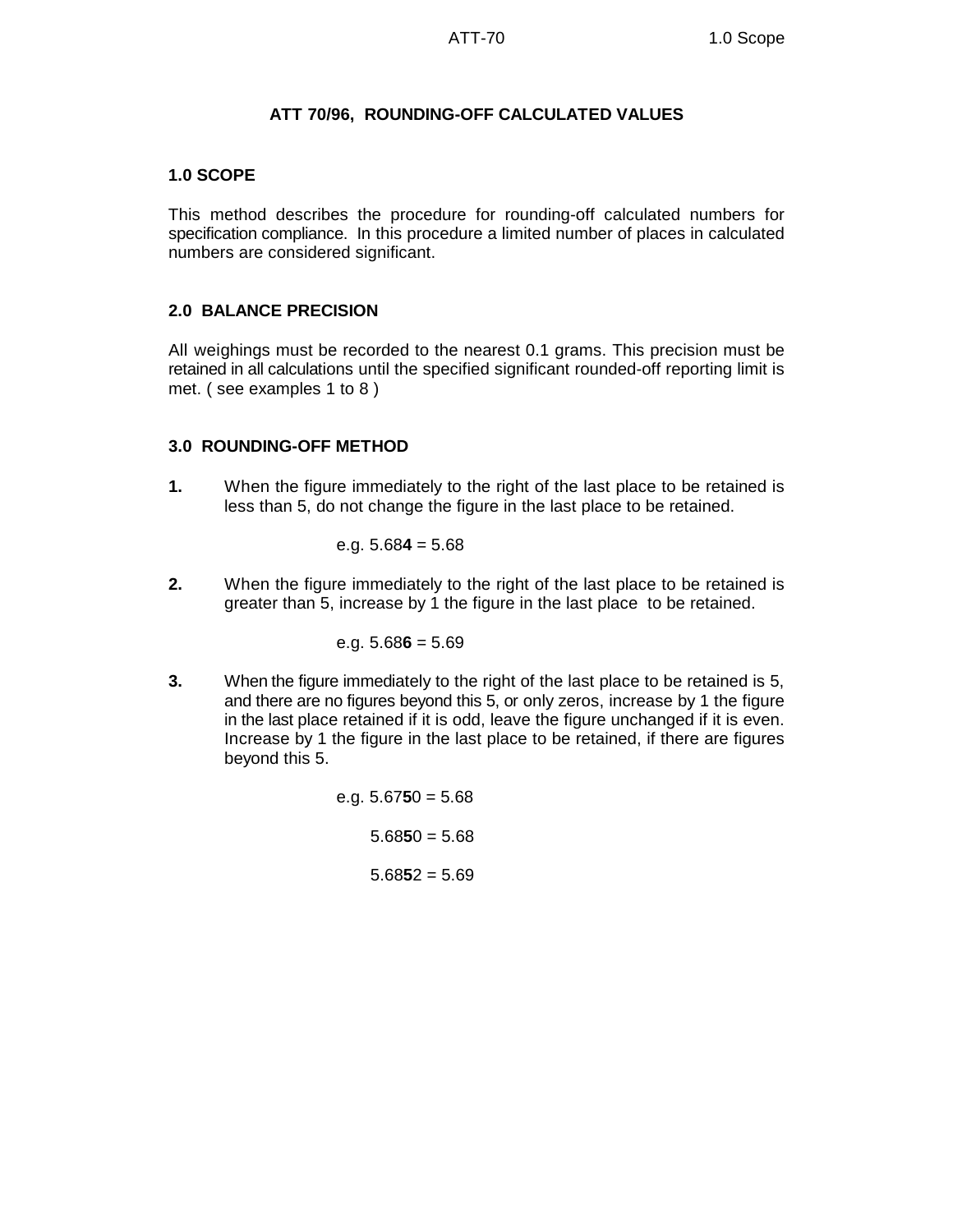| <b>Specified Limit</b>                                              | <b>Calculated Value</b>                                      | <b>Rounded Value</b>                                 |
|---------------------------------------------------------------------|--------------------------------------------------------------|------------------------------------------------------|
| <b>Asphalt Content %</b><br>Rounding to the nearest 0.01%           | 5.765<br>5.755<br>5.781<br>5.688                             | 5.76<br>5.76<br>5.78<br>5.69                         |
| Sieve Analysis<br>Rounding to the nearest 1%                        | 51.2<br>50.49<br>50.5<br>51.5<br>51.51                       | 51<br>50<br>50<br>52<br>52                           |
| Sieve Analysis & Percent Compaction<br>Rounding to the nearest 0.1% | 13.12<br>13.25<br>13.35<br>97.55<br>97.65<br>97.12<br>97.52  | 13.1<br>13.2<br>13.4<br>97.6<br>97.6<br>97.1<br>97.5 |
| <b>Marshall Density</b><br>Rounding to the nearest 1 kg/ $m3$       | 2350.12<br>2350.82<br>2350.5<br>2351.5<br>2350.51<br>2350.49 | 2350<br>2351<br>2350<br>2352<br>2351<br>2350         |

# **ROUNDING-OFF EXAMPLES**

# **TABLE 1**

The following Table 2 is an example of a partially completed Lot Paving Report. Examples are shown for arriving at the rounded values in the shaded areas.

| <b>Segment No.</b><br>or Test No. | <b>Formed</b><br><b>Marshall</b><br><b>Density</b><br>kg/m <sup>3</sup> | <b>Asphalt</b><br><b>Content</b><br>℅ | Road<br><b>Density</b><br>kg/m <sup>3</sup> | %<br><b>Compaction</b> |
|-----------------------------------|-------------------------------------------------------------------------|---------------------------------------|---------------------------------------------|------------------------|
|                                   | $2366^{1}$                                                              | $5.83^{2}$                            | $2274^{3}$                                  | $95.9^{5}$             |
| $\mathcal{P}$                     | 2382                                                                    | 5.91                                  | 2289                                        | 96.5                   |
| 3                                 | 2374                                                                    | 5.63                                  | 2351                                        | 99.1                   |
| 4                                 | 2380                                                                    | 5.80                                  | 2299                                        | 96.9                   |
| 5                                 | 2356                                                                    | 5.62                                  | 2323                                        | 97.9                   |
| Lot Average                       | 23724.                                                                  | $5.76^{6}$                            | $2307^7$                                    | $97.3^{8}$             |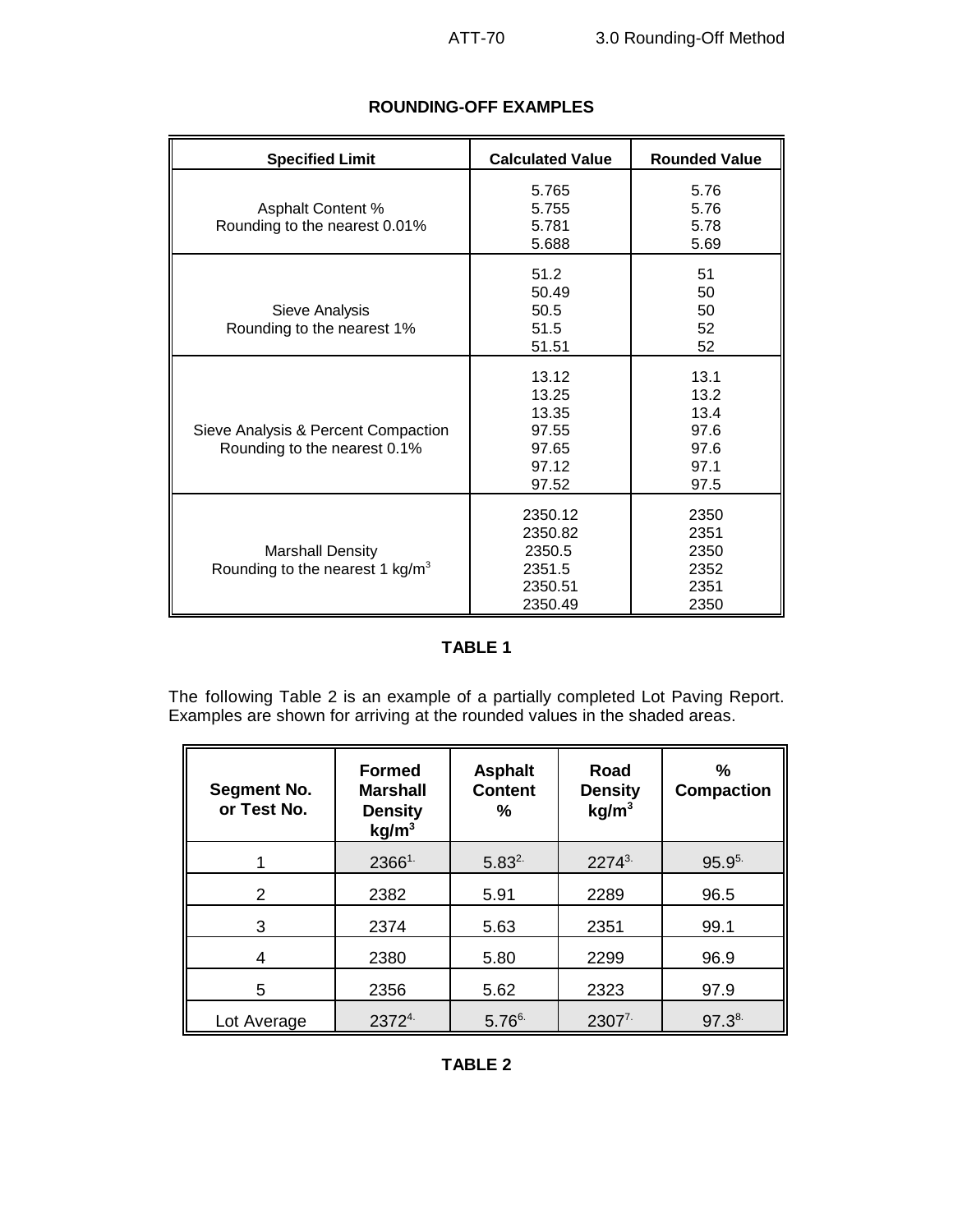# **EXAMPLE 1. TEST MARSHALL DENSITY**

- *Sample* 1 *Dry Sample Wt*. *Sample Volume*  $\times$  1000  $'$   $\frac{1198.4}{\cdots}$ 506.3 × 1000 ' 2367.0 *kg*/*m* <sup>3</sup>
- *Sample* 2 *Dry Sample Wt*. *Sample Volume*  $\times$  1000  $'$   $\frac{1200.1}{\sqrt{1200.1}}$ 507.3 × 1000 ' 2365.7 *kg*/*m* <sup>3</sup>

*Test Average Marshall Density* ' 2367.0 % 2365.7 2 ' 2366.3 *kg*/*m* <sup>3</sup>

Rounded Test Average Marshall Density 
$$
^{\prime}
$$
 2366 kg/m<sup>3</sup>

*Wt*. *of Asphalt Wt*. *of Dry Agg*.  $\times$  100%  $\frac{127.0}{222.0}$ 2220.8 × 100% ' 5.71865... %

#### **EXAMPLE 2. SEGMENT ASPHALT CONTENT %**

*Rounded Segment Asphalt Content* ' 5.72 % 0.11 (*Correction Factor*) ' 5.83%

**EXAMPLE 3. SEGMENT CORE DENSITY**

*Core Dry Wt*. *Core Volume*  $\times$  1000  $\cdot$  2347.8 1032.6 × 1000 ' 2273.7 *kg*/*m* <sup>3</sup>

*Rounded Segment Core Density* ' 2274 *kg*/*m* <sup>3</sup>

## **EXAMPLE 4. AVERAGE LOT MARSHALL DENSITY**

*Test* 1 *Marshall Density* % 2 % 3 % 4 % *Test* 5 *Marshall Density* 5

2366 % 2382 % 2374 % 2380 % 2356 5 ' 2371.6 *kg*/*m* <sup>3</sup>

*Rounded Average Lot Marshall Density* ' 2372 *kg*/*m* <sup>3</sup>